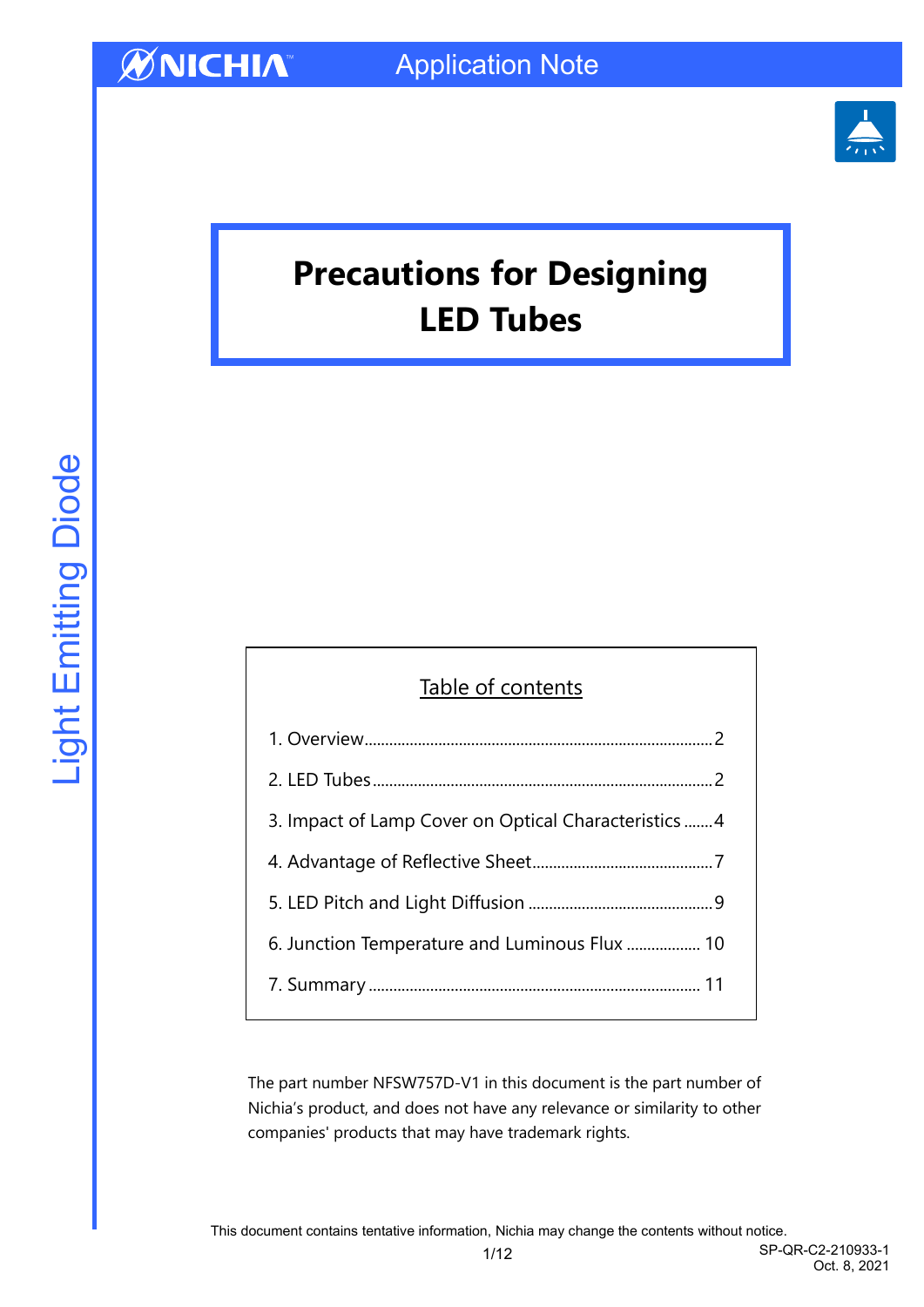### <span id="page-1-0"></span>**1. Overview**

Recently LEDs have been increasingly introduced into lighting fixtures as the LED performance advances. LED tubes have been substituted with conventional tube fluorescent lamps in the marketplace. This application note describes some important factors to design LED tubes with some evaluation results.

### <span id="page-1-1"></span>**2. LED Tubes**

#### 2.1. LED Tube Structure

Figure 1 shows the typical LED tube structure which does not incorporate a power supply. Table 1 summarizes the features of the component materials.

The LED performance can be affected by some component materials depending on their properties; therefore, customers should evaluate the component materials and confirm whether they would affect the LED performance.



Figure 1. LED Tube Structure

#### Table 1. Features of Component Materials

| <b>Component Material</b> | <b>Note</b>                                                                     |
|---------------------------|---------------------------------------------------------------------------------|
| Cover                     | Protects the LEDs and diffuses the light.                                       |
|                           | Made of glass and resin such as polycarbonate.                                  |
|                           | The cover with high transmission rate can contribute to minimizing the          |
|                           | depreciation rate of the lamp's luminous flux; on the other hand, it reduces    |
|                           | the light diffusion, and the individual LED's emission light can be visible     |
|                           | through it.                                                                     |
| <b>PCB</b>                | Printed circuit board with LEDs, protection device, etc. mounted on             |
|                           | In general, aluminum, glass epoxy (FR-4), glass composite board (CEM-3),        |
|                           | etc. are used for PCBs.                                                         |
|                           | Thermal conductivity rate: aluminum > CEM-3 > FR-4                              |
|                           | To uniformly dissipate the heat generated from LEDs, large copper foil          |
|                           | patterns should be formed on the PCB.                                           |
|                           | High reflective ink should be used for the solder resist to increase the lamp's |
|                           | luminous flux. (cf. Section 4)                                                  |

This document contains tentative information, Nichia may change the contents without notice.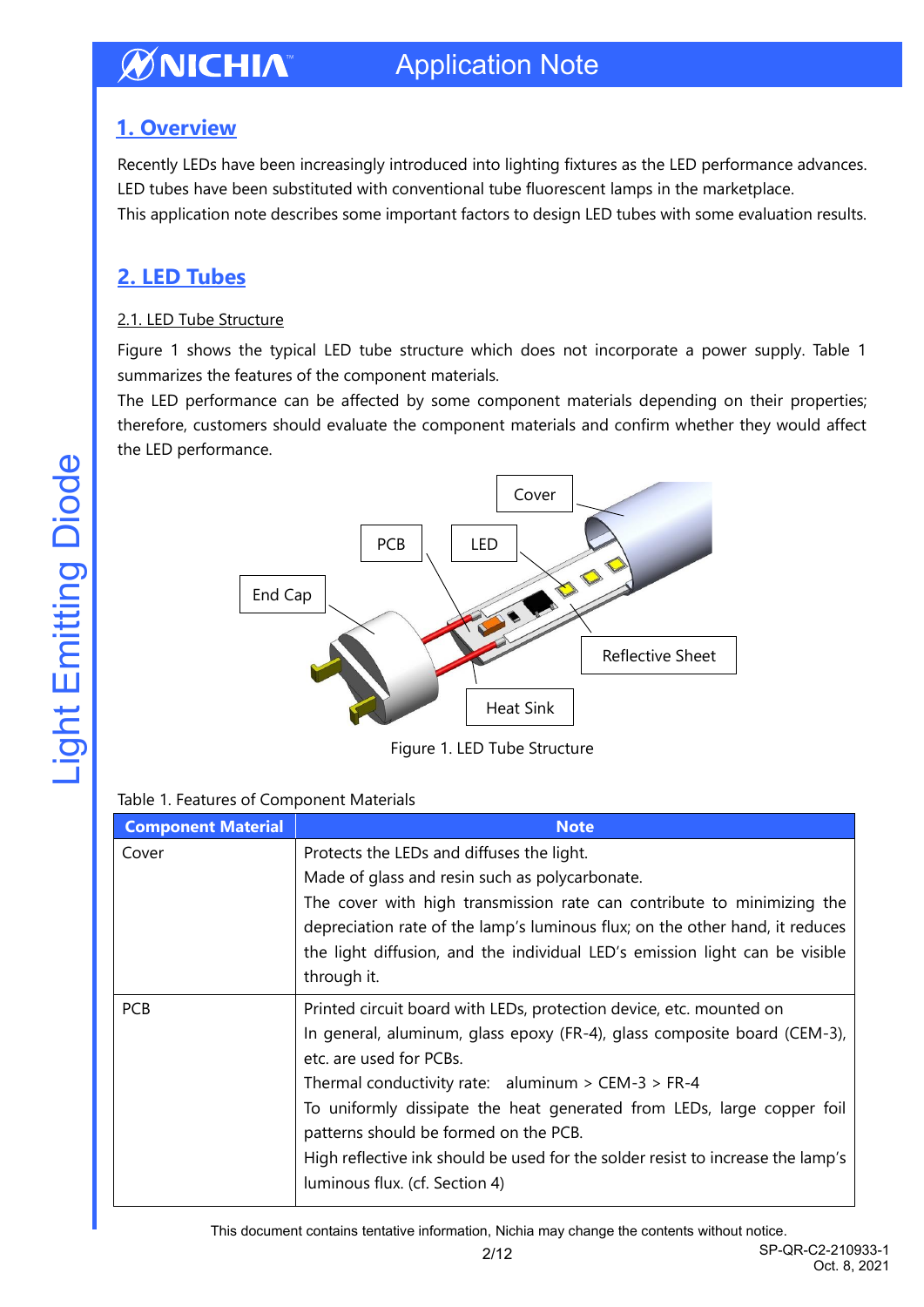#### **ØNICHIA** Application Note

| <b>Reflective Sheet</b> | Increases the lamp's luminous flux like the high reflective solder resist                                                                                                                                                                                                                                          |
|-------------------------|--------------------------------------------------------------------------------------------------------------------------------------------------------------------------------------------------------------------------------------------------------------------------------------------------------------------|
| <b>Heat Sink</b>        | Helps to dissipate the heat generated from LEDs and secure the housing's<br>strength.<br>In general, the LED-mounted PCB is attached to the heat sink with adhesive<br>tape and/or screws. The heat dissipation can be insufficient and the heat<br>distribution can be uneven depending on the attachment method. |
| End Cap                 | Electrically and mechanically connects the LED tube with the control system.                                                                                                                                                                                                                                       |

#### 2.2. Luminous Flux Decrease and Color Shift of LED Tubes

The LED tube's optical characteristics can be affected by the following factors:

- 1) Lamp cover
- 2) Reflective sheet
- 3) Relation between the LED pitch and the light diffusion
- 4) Relation between the LED junction temperature and the luminous flux

#### 2.3. LED Tube Specifications for Evaluation

Table 2 and Figure 2 show the LED tube specifications to be used for the evaluations herein. We evaluated the impact of each factor (cf. Section 2.2) on the LED tube.

#### Table 2. LED Tube Specifications

| <b>Item</b>                           | <b>Specification</b> | <b>Notes</b>                                                                                |
|---------------------------------------|----------------------|---------------------------------------------------------------------------------------------|
| Size                                  | 1,200mm              | LED Pitch: 7mm                                                                              |
| LED Model                             | NFSW757D-V1          |                                                                                             |
| Quantity of LED                       | 160pcs.              | 16 series, 10 parallel                                                                      |
| LED Tube Luminous Flux                | 2,400lm              | Including the luminous flux decrease due to<br>the lamp cover(10%) and thermally saturated. |
| <b>LED Tube Electrical Current</b>    | 350mA                | 35mA per 1 LED                                                                              |
| LED Tube Voltage                      | 45V                  |                                                                                             |
| <b>LED Tube Power</b>                 | 16W                  |                                                                                             |
| LED Tube Efficacy                     | 150lm/W              | Lamp Luminous Flux / Lamp Power                                                             |
| Color Temperature                     | 5,000K               |                                                                                             |
| General Color Rendering<br>Index (Ra) | 80                   |                                                                                             |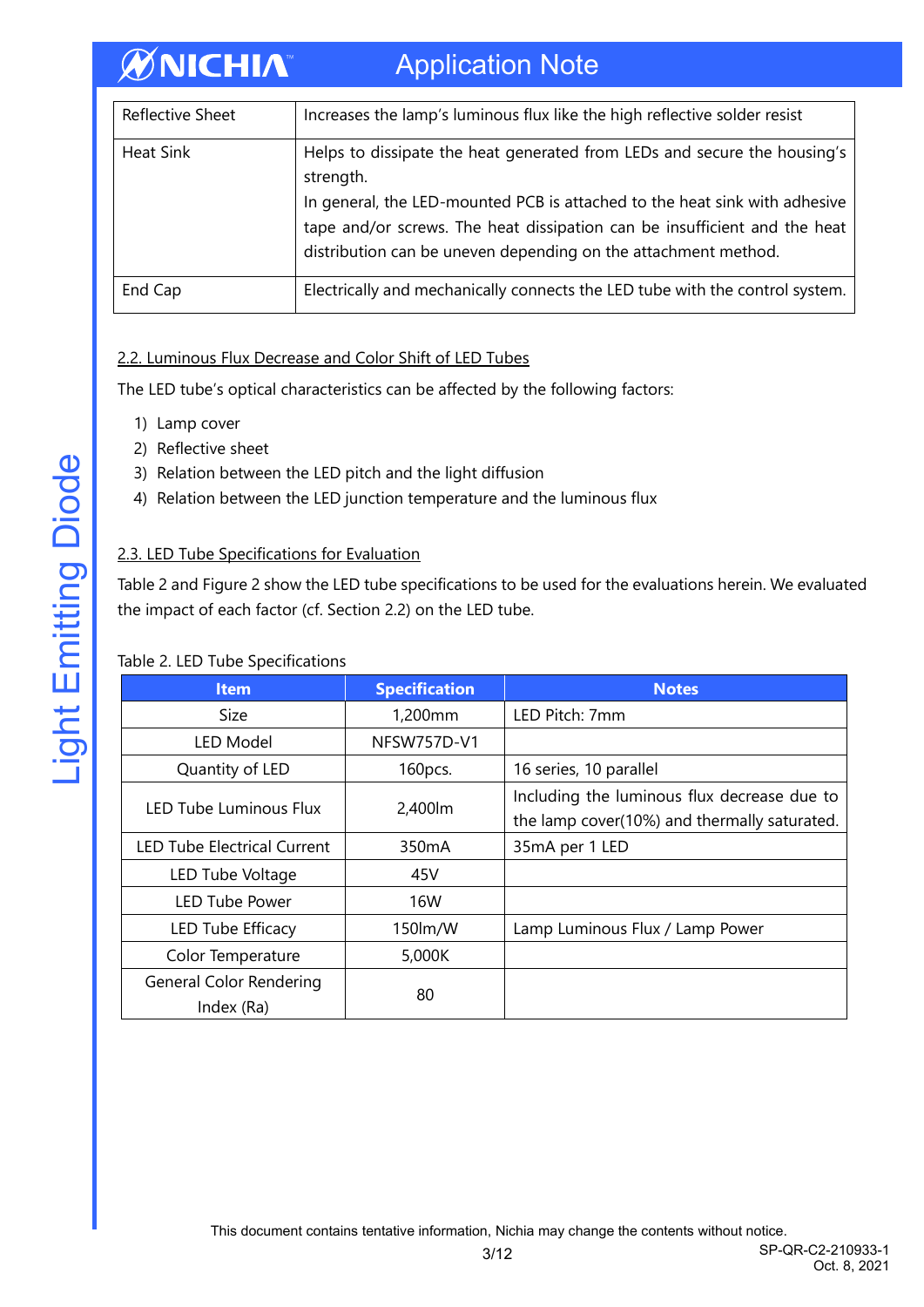## Application Note



Figure 2. LED Tube Structure

### <span id="page-3-0"></span>**3. Impact of Lamp Cover on Optical Characteristics**

We evaluated the impact of several kinds of lamp cover on the optical characteristics.

#### 3.1. Evaluation Method

We measured the luminous flux/color/color rendering of the LED tubes with Covers A, B, C, and no cover to evaluate the impact of the covers on each characteristic. We also evaluated the light diffusion (light evenness through each cover). Each item was measured just after the LEDs were operated to eliminate the thermal impact due to the cover.

#### Table 3. Lamp Cover for Evaluation

|                                                     | <b>Cover A</b> | <b>Cover B</b> | <b>Cover C</b> | <b>No Cover</b>   |
|-----------------------------------------------------|----------------|----------------|----------------|-------------------|
| Appearance                                          |                |                |                | O Giornichelister |
| Property                                            | Resin          | Glass          | Resin          | -                 |
| <b>Light Transmission</b><br>$Rate$ %) <sup>1</sup> | 57             | 67             | 77             |                   |
| Diameter(mm)                                        | 25             | 25             | 33             | -                 |
| Thickness(mm)                                       |                |                |                |                   |

Note:

<sup>1</sup> Rate of light which vertically penetrates the cover and passes through it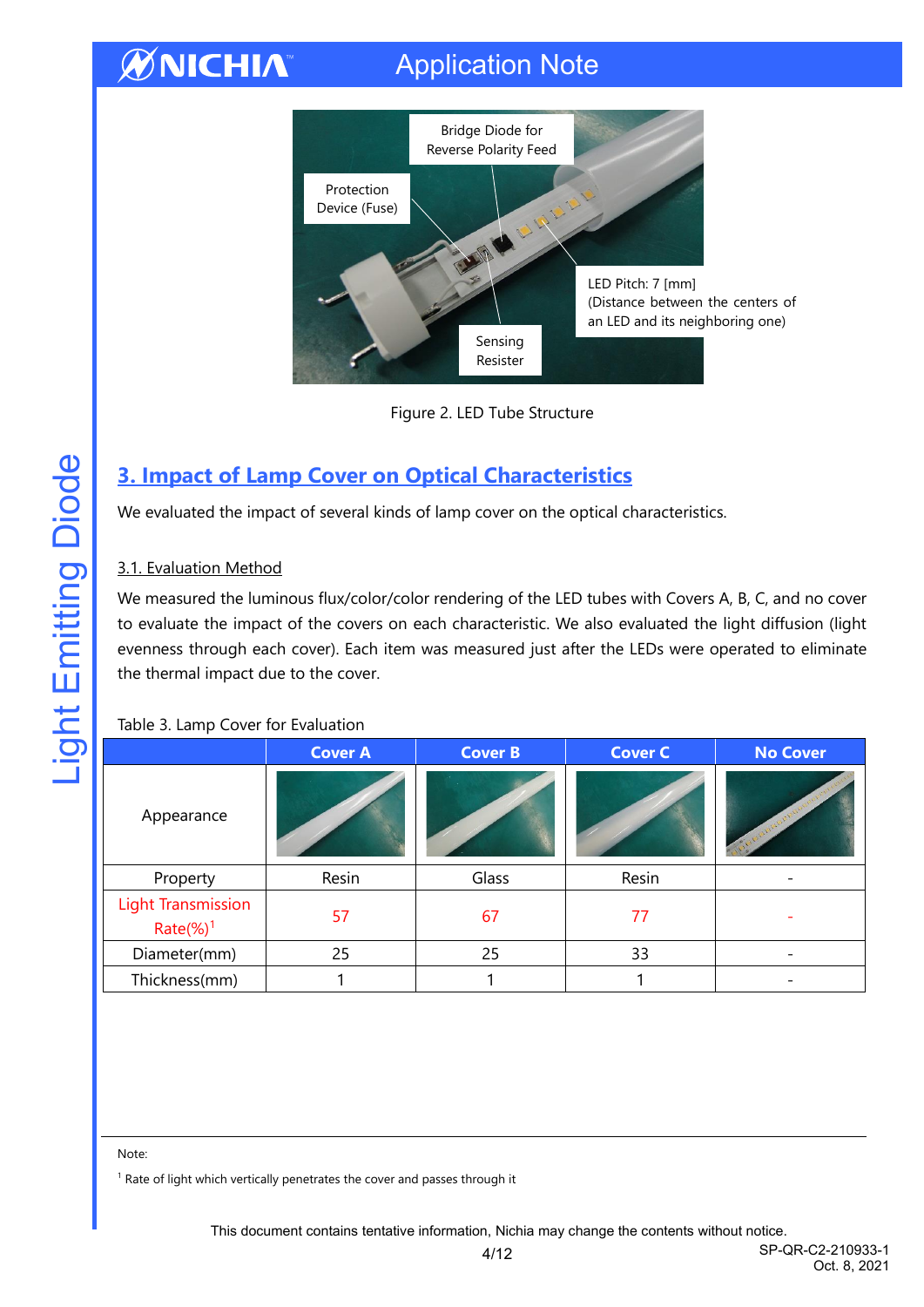#### 3.2. Evaluation Result

Table 4 shows the evaluation results.

Figures 3, 4, and 5 (Page 5) show the relation between the transmission rate and the luminous flux depreciation, the color shift, and the changes in the general color rendering index, respectively. The luminous flux depreciation rate, color shift, change of Ra were calculated on the basis of the measurement values of the LED tube with no cover.

#### Table 4 Evaluation Results of Lamp Covers

|                                                     |            | <b>Cover A</b> | <b>Cover B</b> | <b>Cover C</b> | <b>No Cover</b> |
|-----------------------------------------------------|------------|----------------|----------------|----------------|-----------------|
| Lamp's Luminous<br>Flux(lm)                         |            | 2,692          | 2,779          | 2,868          | 2,958           |
| <b>Luminous Flux</b><br>Depreciation Rate(%)        |            | 9.0            | 6.1            | 3.0            |                 |
| Color                                               | X          | 0.3453         | 0.3443         | 0.3436         | 0.3423          |
|                                                     | У          | 0.3580         | 0.3570         | 0.3559         | 0.3546          |
|                                                     | Δx         | $+0.0030$      | $+0.0020$      | $+0.0013$      |                 |
| Color Shift                                         | $\Delta y$ | $+0.0034$      | $+0.0024$      | $+0.0013$      |                 |
| General Color<br>Rendering Index (Ra)               |            | 82.2           | 81.8           | 81.8           | 82.0            |
| Change of Ra                                        |            | $+0.2$         | $-0.2$         | $-0.2$         |                 |
| Light Diffusion<br>(Unevenness)<br>(LED Pitch; 7mm) |            |                |                |                |                 |





This document contains tentative information, Nichia may change the contents without notice.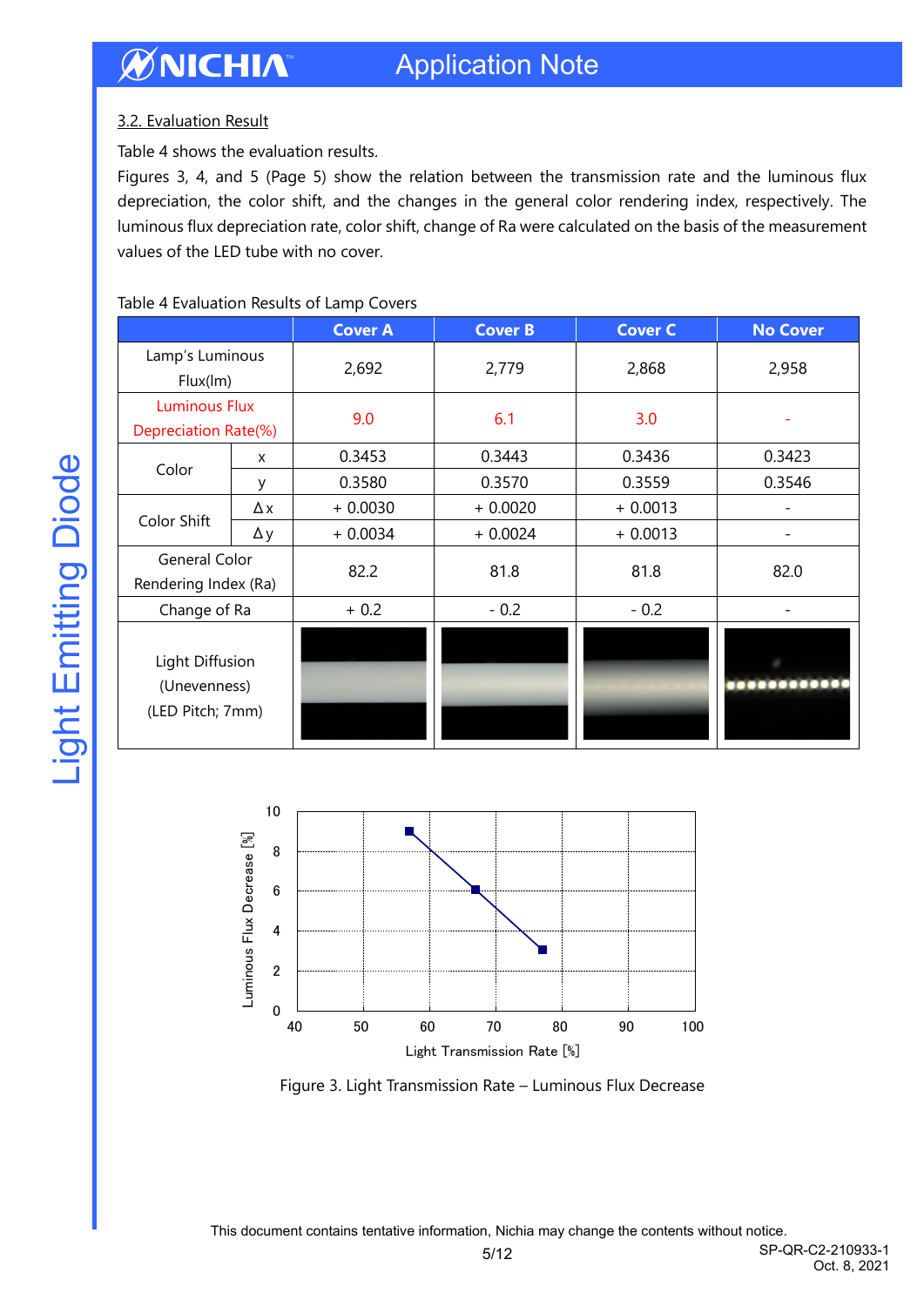### Application Note







Figure 5. Impact of Covers on Color Rendering Properties

Based on the evaluation results, the highest luminous flux was obtained with Cover C which had the highest light transmission rate; the luminous flux was decreased by 3.0% with Cover C.

On the other hand, the individual LED's light under Cover C was easily noticeable when the tube was operated. The luminous flux decrease was the highest with Cover A; however, the individual LED's light was not noticeable but the light was evenly diffused, like a fluorescent lamp's light. We found that the light diffusion contradicts the luminous flux decrease.

Moreover, the lower the light transmission rate was, the more the color shifted.

As shown in Figure 4, using the milky white covers, the color shifted toward yellow in the + direction of x and y.

Figure 5 shows slight decreases in the figure of R12 (Blue) with Covers A, B, and C; however, R12 does not affect the General CRI (Ra).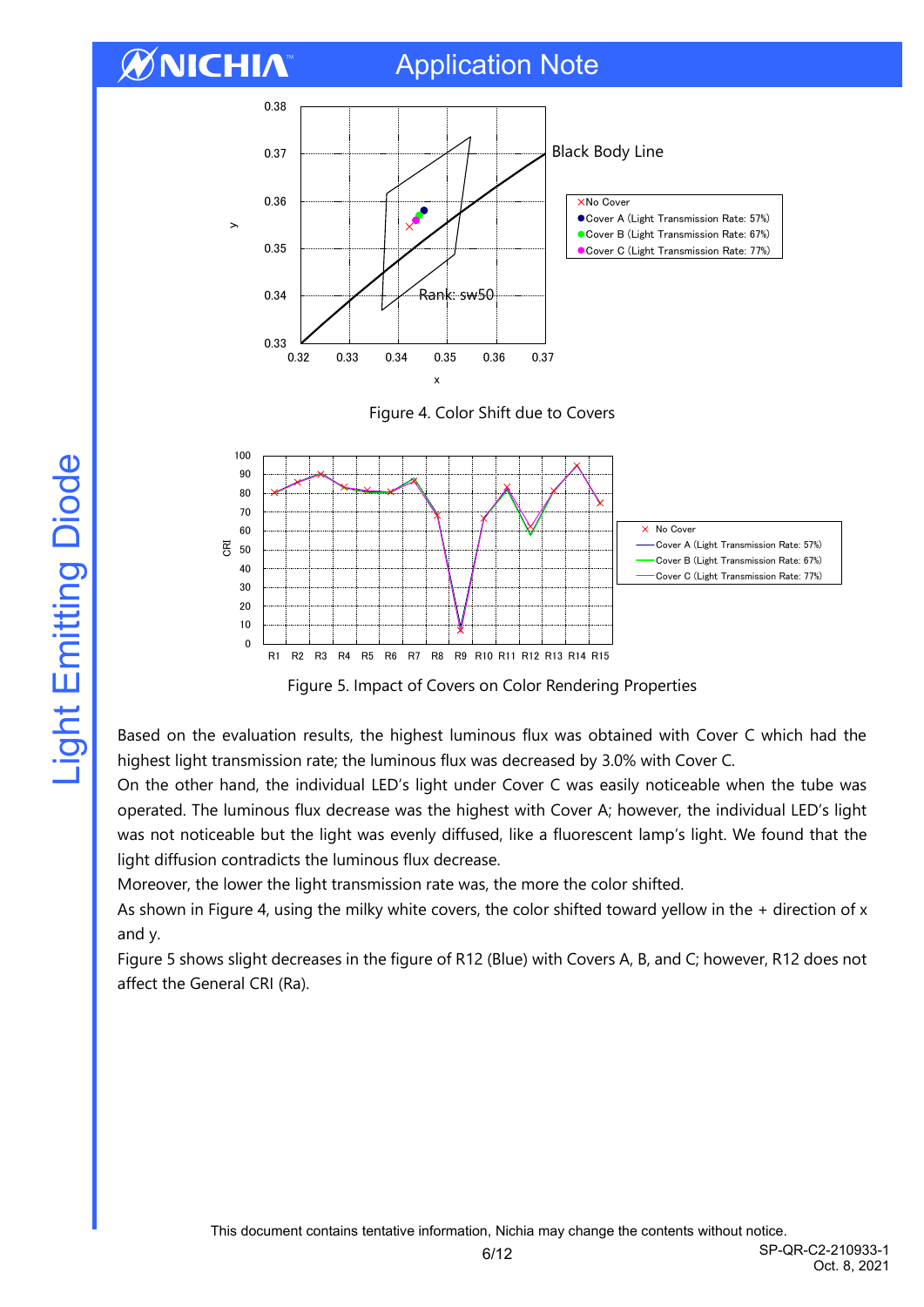### <span id="page-6-0"></span>**4. Advantage of Reflective Sheet**

Using the reflective sheet or the resist ink containing a highly reflective material on the board can enhance the light extraction efficiency, resulting in higher luminous flux (Figure 6).



More light can be extracted thanks to the reflective sheet.

Without Reflective Sheet With Reflective Sheet Figure 6. Comparison of Light Extraction

#### 4.1. Evaluation Method

We measured the luminous flux and evaluated the light diffusion with two kinds of reflective sheet and a highly reflective resist, respectively.

We compared the luminous flux by using the three lamp covers (A to C), and compared the light diffusion by using Lamp Cover C with the least light diffusion. The luminous flux was measured just after the LEDs were operated to avoid the thermal impact.

#### 4.2. Evaluation Result

The evaluation results are given in Table 5.

Figure 7 shows the relation between each reflective sheet's reflectance and the increase rate of the luminous flux. The increase rate with each reflective sheet was obtained on the basis of the luminous flux of the LEDs attached to the highly reflective resist layer (Reflectance: 80.2%).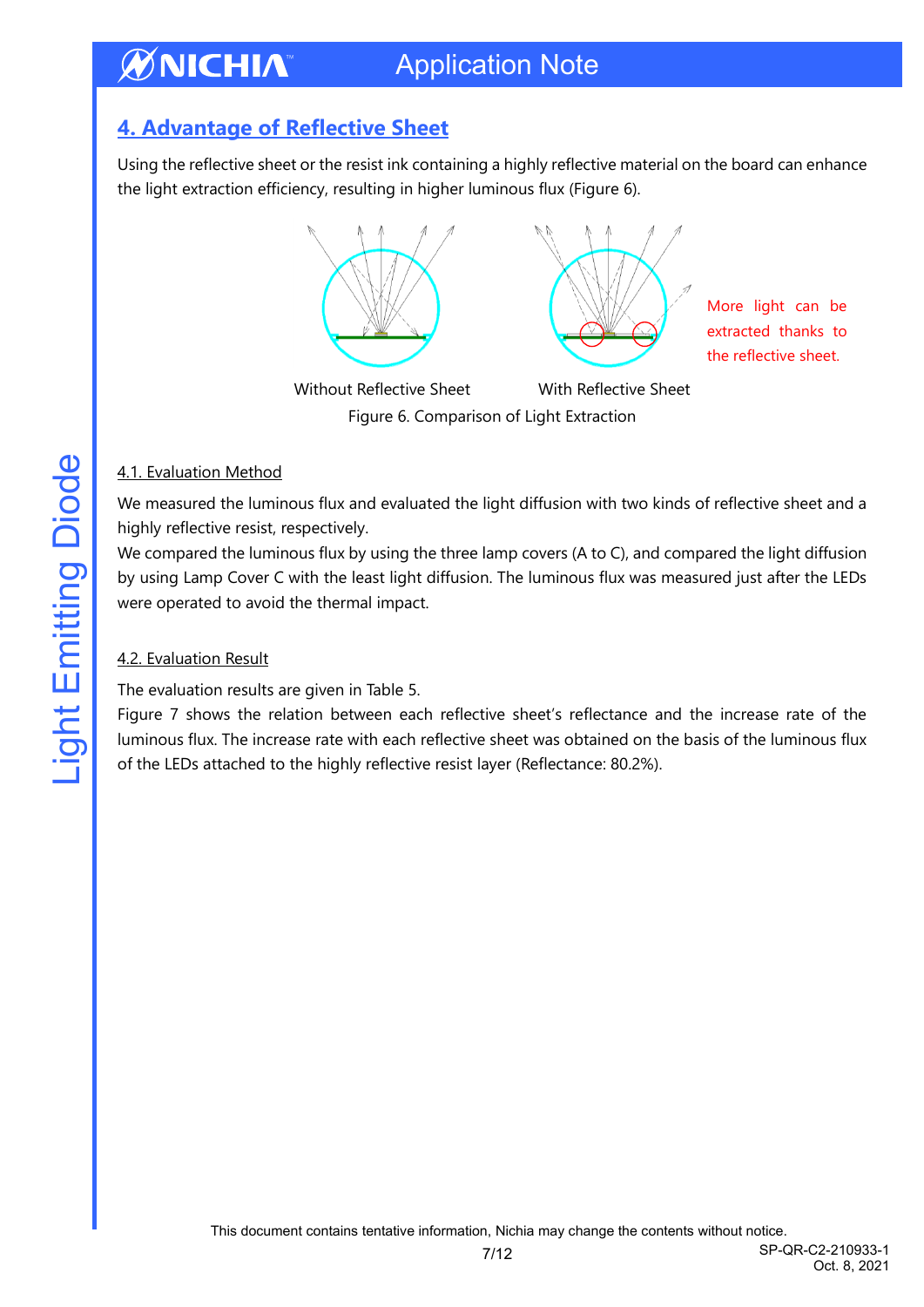## Application Note

#### Table 5. Evaluation Results of Reflective Sheets

|                                                              |                                       | <b>Reflective Sheet A</b><br>(Reflectance: 98.8%) | <b>Reflective Sheet B</b><br>(Reflectance: 94.2%) | <b>Highly Reflective</b><br><b>Resist Layer</b><br>(Reflectance: 80.2%)                      |
|--------------------------------------------------------------|---------------------------------------|---------------------------------------------------|---------------------------------------------------|----------------------------------------------------------------------------------------------|
| Appearance                                                   |                                       |                                                   |                                                   |                                                                                              |
| Cover A                                                      | Luminous Flux [lm]                    | 2,757                                             | 2,753                                             | 2,692                                                                                        |
| (Light Transmission<br>Rate: 57%)                            | Increase Rate of<br>Luminous Flux [%] | 2.4                                               | 2.3                                               |                                                                                              |
| Cover B                                                      | Luminous Flux [lm]                    | 2,825                                             | 2,820                                             | 2,779                                                                                        |
| (Light Transmission<br>Rate: 67%)                            | Increase Rate of<br>Luminous Flux [%] | 1.7                                               | 1.5                                               |                                                                                              |
| Cover C                                                      | Luminous Flux [lm]                    | 2,885                                             | 2,880                                             | 2,868                                                                                        |
| (Light Transmission<br>Rate: 77%)                            | Increase Rate of<br>Luminous Flux [%] | 0.6                                               | 0.4                                               |                                                                                              |
| Light Diffusion (Unevenness)<br>LED Pitch: 7mm, Lamp Cover C |                                       |                                                   |                                                   |                                                                                              |
| 3<br>Increase Rate of Luminous Flux<br>2.5<br>$\overline{2}$ |                                       |                                                   |                                                   | <b>-B</b> Cover A (Light Transmission Rate: 57%)                                             |
| 1.5<br>$\begin{bmatrix} \mathcal{N} \end{bmatrix}$<br>1      |                                       |                                                   |                                                   | - Cover B (Light Transmission Rate: 67%)<br><b>-D</b> Cover C (Light Transmission Rate: 77%) |
| 0.5<br>$\mathbf 0$                                           | 80<br>85                              | 90<br>95                                          | 100                                               |                                                                                              |



Reflectance [%]

Based on the measurement data, the higher the reflectance of the reflective sheet was, the higher the luminous flux became in each lamp; however, the higher the transmission rate of the lamp cover was, the lower the increase rate of the luminous flux was. For example, the increase rate of the luminous flux under Cover C was below 1% in each lamp with Reflective Sheet A/B. This is because much light is originally extracted through the covers with high light-transmission rate. Therefore, the reflective sheets are less effective to increase the luminous flux through the covers with high light-transmission rate. In other words, the lower the light transmission rate of lamp covers is, the more effective the reflective

sheets become. There was little difference in the light diffusion under Cover C among the strings.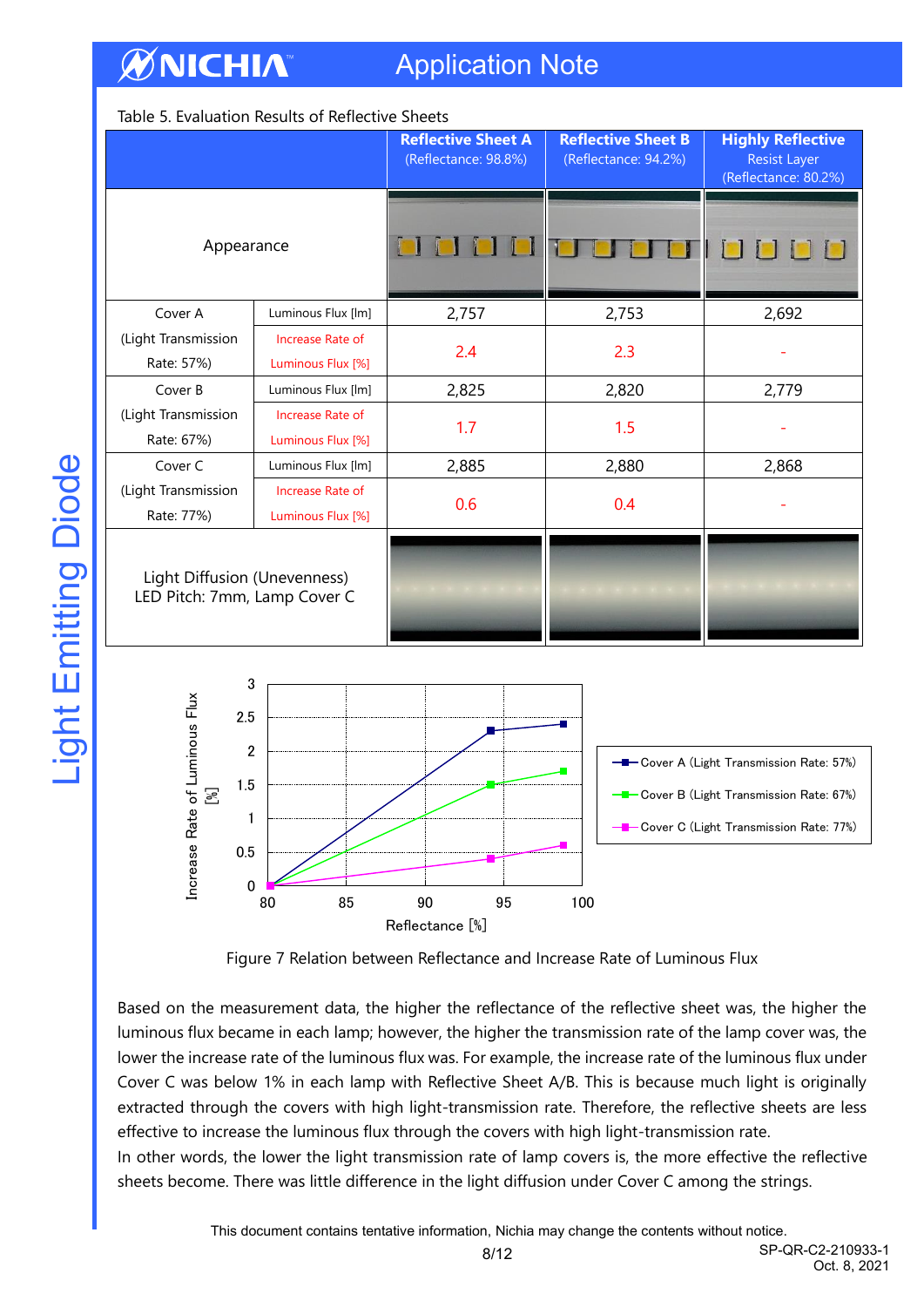### Application Note

### <span id="page-8-0"></span>**5. LED Pitch and Light Diffusion**

The individual LED's light may be noticeable with a lamp cover in an LED tube. The symptom can be reduced by changing the LED pitch and the distance between the LEDs' emitting surfaces and the lamp cover.

#### 5.1. Evaluation Method

We evaluated the light diffusion (how much less noticeable the individual LED's emission light is) of the LEDs under the lamp cover by changing the LED pitch, the input electrical current, the distance between the LEDs and the cover (cf. Table 6).

The input electrical current in each LED pitch was calculated on the basis of the lamp length (1,200mm) and the lamp's luminous flux (2,400lm). We used a milky white cover in every condition.



Figure 8. LED Pitch and Distance between an LED and a Lamp Cover

#### 5.2. Evaluation Result

Table 6 shows the evaluation results.

|                             |                              | <b>L: LED Pitch</b> |      |      |                  |      |
|-----------------------------|------------------------------|---------------------|------|------|------------------|------|
|                             |                              | 10mm                | 13mm | 15mm | 17 <sub>mm</sub> | 20mm |
| z,<br>$\bullet$ $\bullet$   | 10mm                         |                     |      |      |                  |      |
| LEDs and<br><b>Distance</b> | 15mm                         |                     |      |      |                  |      |
| between<br>cover            | 18mm                         |                     |      |      |                  |      |
|                             | <b>Input Current</b><br>[mA] | 60                  | 80   | 93   | 108              | 130  |

|  | Table 6. Evaluation Results |  |
|--|-----------------------------|--|
|  |                             |  |

The individual LED's emission light can be noticeable on the red-encircled tubes. Based on our findings, the smaller the LED pitch is, also, the larger the distance between the LEDs and the cover is, the more the light can be diffused. Thus, the more the light is diffused on an LED tube, the less noticeable the individual LED's light is.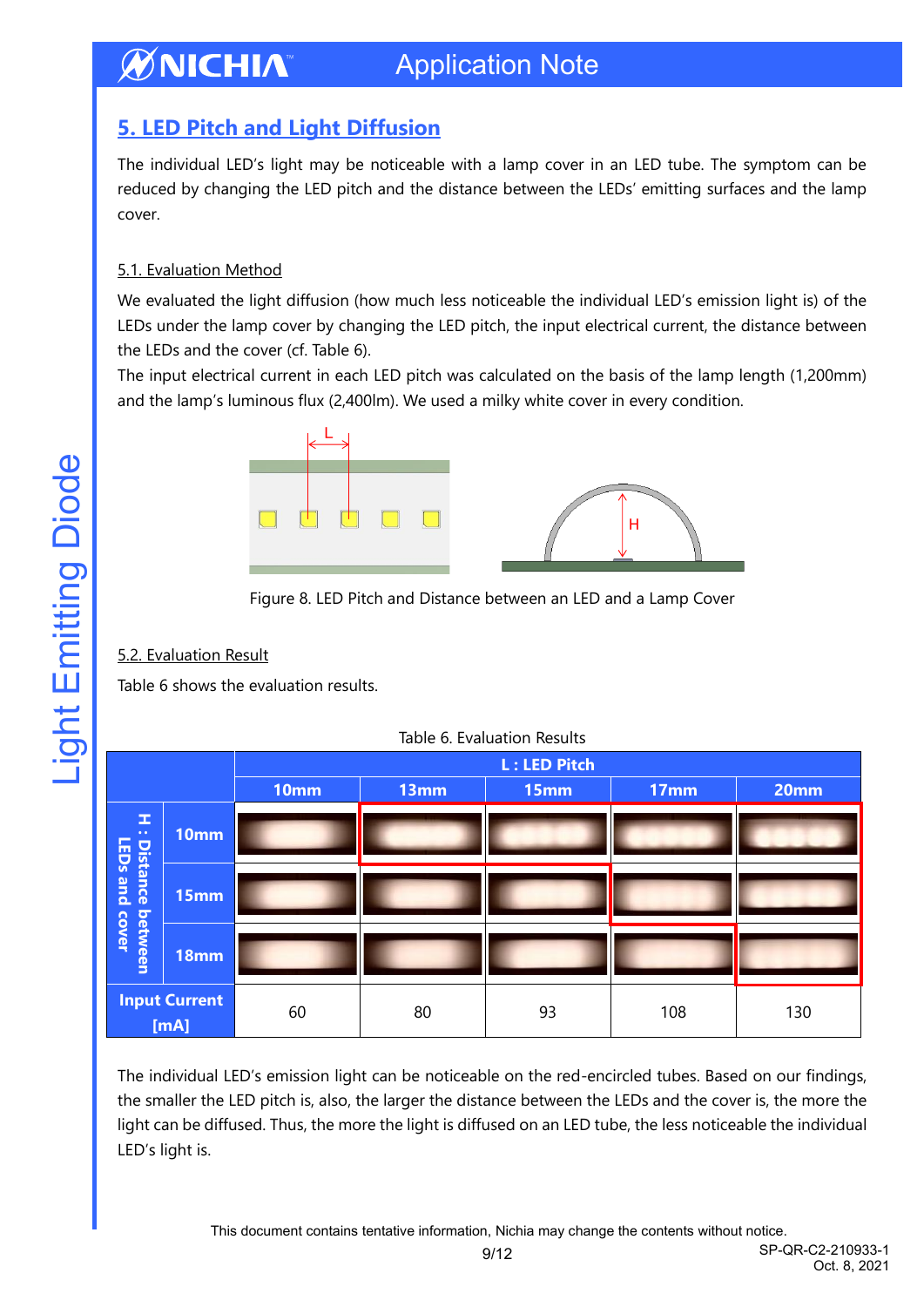### <span id="page-9-0"></span>**6. Junction Temperature and Luminous Flux**

Most of Nichia's white LEDs emit white light by the combination of LED dice which emit blue light and yellow phosphor. As the LED die generates higher temperature, the light output from the die is reduced, decreasing the output excited by phosphor. Therefore, the higher the junction temperature gets, the lower the luminous flux becomes.

Customers may not be able to realize the designed luminous flux, if the junction temperature is high. Moreover, when there is variation in the junction temperatures among the LEDs, the emission light from the LED tube cannot be even.

Customers are required to optimize the thermal design for the LED tubes by making it possible to dissipate heat.

#### 6.1. Evaluation Method

We measured the heat distribution over the LED-mounted board and the LEDs' junction temperature with/without heat dissipation system through a heat sink. A thermograph was used to evaluate the heat distribution. The LEDs' junction temperature was calculated by the following formula after measuring the soldering temperature with a thermocouple.

The measurements were done while the temperature was saturated within the closed assembly with a lamp cover (Ta=25°C).

The lamp's luminous flux was measured just after the LEDs were operated and while the temperature was saturated, and then, those values were compared to obtain the depreciation rate.

LED's Junction Temperature  $T_J = T_S + R_{\theta J S} \times W$  Equation 1

T<sub>S</sub> = Temperature at the soldering area (cathode):  $°C$ 

R<sub>θJS</sub> = Thermal resistance between the LED die and Ts measurement point: <sup>°</sup>C/W

W = Input power ( $I_F * V_F$ ) applied to each LED: W

#### 6.2. Evaluation Result

Table 7 shows the measurement results. The luminous flux depreciation rate was calculated by the luminous flux measured just after the LEDs were operated and while the temperature was saturated.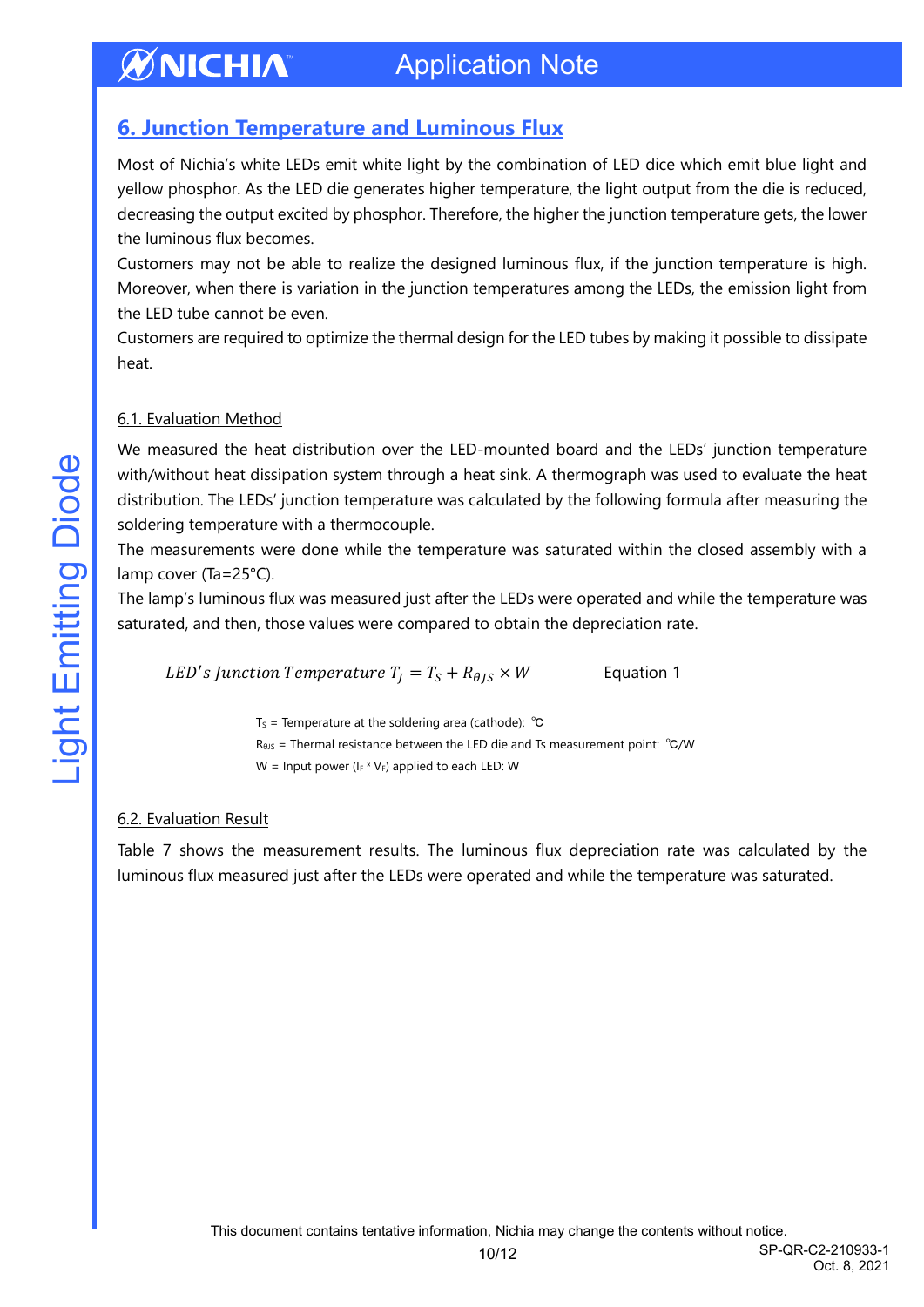#### Table 7 Evaluation Results (Ta=25°C)

|                                              | <b>With Heat Sink</b>                        |       | <b>Without Heat Sink</b>                                                              |       |
|----------------------------------------------|----------------------------------------------|-------|---------------------------------------------------------------------------------------|-------|
| Thermal<br>Distribution                      | $^{\circ}$ C<br>55.0<br><b>OFLIR</b><br>30.0 |       | $\rm ^{\circ}C$<br>55.0<br>A LEFT FOR A LEWIS CONSUMER WAS ARRESTED<br>\$FLIR<br>30.0 |       |
| Junction Temperature<br>$(^{\circ}C)$        | 49.7                                         |       | 59.3                                                                                  |       |
| Lamp's Luminous                              | Just after operation                         | 2,679 | Just after operation                                                                  | 2,702 |
| Flux(lm)                                     | Thermally saturated                          | 2,625 | Thermally saturated                                                                   | 2,615 |
| <b>Luminous Flux</b><br>Depreciation Rate(%) | 2.0                                          |       | 3.2                                                                                   |       |

In each tube, the heat was uniformly distributed all over the board, regardless of the existence of the heat sink. Therefore, there was no problem in the heat dissipation in either tube; however, the LEDs' junction temperature without the heat sink was approx.10°C higher than that of the ones with the heat sink. In the tube without the heat sink, the luminous flux depreciation rate was approx. 1% higher.

The findings show that decreasing the junction temperature contributes to minimizing the decrease of the lamp's luminous flux.

Please refer to "Thermal Design of LEDs" for precautions and evaluations for the thermal design of LEDs.

#### <span id="page-10-0"></span>**7. Summary**

This application note includes very critical information about the lamps' optical characteristics such as luminous flux decrease. Customers should evaluate and design their LED products, with reference to the evaluation results described herein.